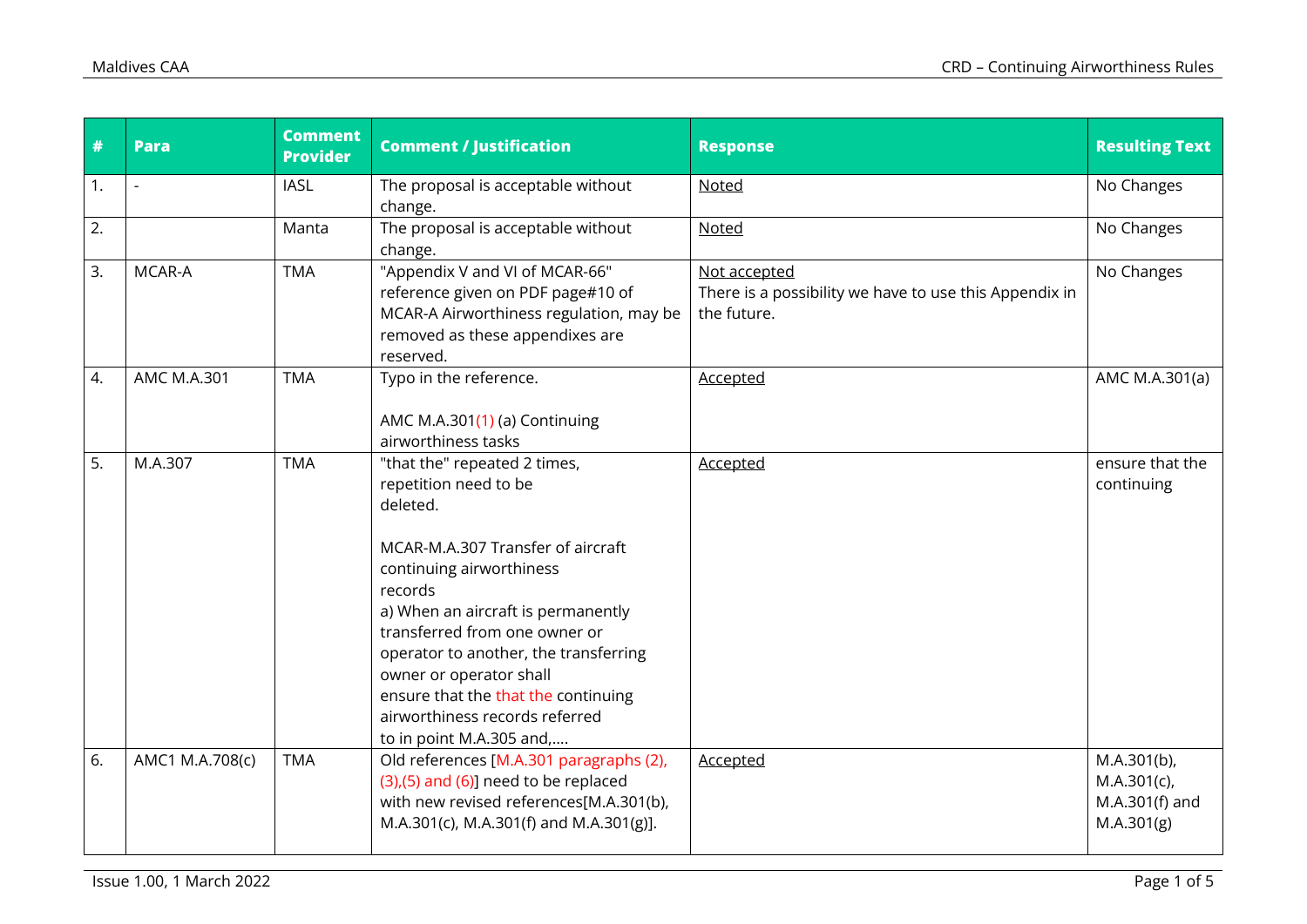| #  | <b>Para</b>         | <b>Comment</b><br><b>Provider</b> | <b>Comment / Justification</b>                                                                                                                                                                                                                                                                                                                                                                                                                                                                                                                                                                                                                                               | <b>Response</b> | <b>Resulting Text</b> |
|----|---------------------|-----------------------------------|------------------------------------------------------------------------------------------------------------------------------------------------------------------------------------------------------------------------------------------------------------------------------------------------------------------------------------------------------------------------------------------------------------------------------------------------------------------------------------------------------------------------------------------------------------------------------------------------------------------------------------------------------------------------------|-----------------|-----------------------|
|    |                     |                                   | AMC1 M.A.708(c) Continuing<br>airworthiness management 1. in case of<br>complex motor-powered aircraft, aircraft<br>used for CAT operations, aircraft used for<br>commercial specialised operations and<br>aircraft used by commercial ATO, the<br>provisions of M.A.201 establish that a<br>CAMO is required. This CAMO is in charge<br>of the continuing airworthiness<br>management and this includes the tasks<br>specified in M.A.301 paragraphs (2), (3),<br>$(5)$ and $(6)$ .                                                                                                                                                                                         |                 |                       |
| 7. | AMC M.A.803         | <b>TMA</b>                        | Incorrect reference to AMC M.A.803 need<br>to be removed M.A.801(b)3 (certificate of<br>release to service).<br>AMC M.A.803 Pilot-owner authorisation 4.<br>An equivalent valid pilot license may be<br>any document attesting a pilot<br>qualification issued by another state and<br>recognised by the CAA. It does not have<br>to be necessarily issued by the CAA, but it<br>should in any case be issued in<br>accordance with the other State's system.<br>In such a case, the equivalent certificate<br>or qualification number should be used<br>instead of the pilot's licence number for<br>the purpose of the M.A.801(b)3<br>(certificate of release to service). | <b>Accepted</b> | M.A.801(b)2           |
| 8. | <b>MCAR-M.A.901</b> | <b>TMA</b>                        | Point 3) of MCAR-M.A.901 seems<br>incomplete.                                                                                                                                                                                                                                                                                                                                                                                                                                                                                                                                                                                                                                | Accepted        | certifying<br>staff   |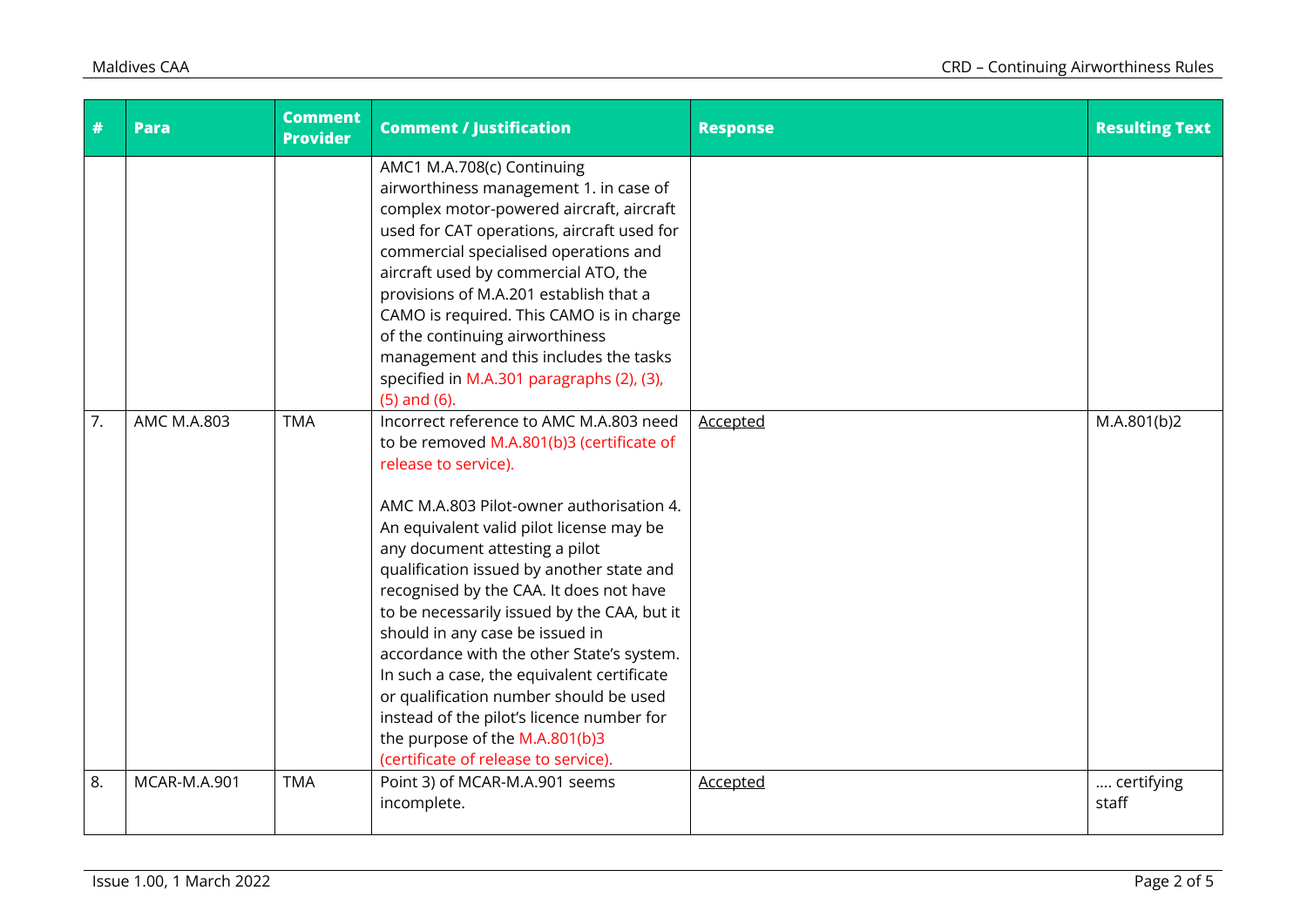| $\overline{t}$ | <b>Para</b>                | <b>Comment</b><br><b>Provider</b> | <b>Comment / Justification</b>                                                                                                                                                                                                                                                                                                                                                                                                                                                                                                           | <b>Response</b>    | <b>Resulting Text</b>                                                   |
|----------------|----------------------------|-----------------------------------|------------------------------------------------------------------------------------------------------------------------------------------------------------------------------------------------------------------------------------------------------------------------------------------------------------------------------------------------------------------------------------------------------------------------------------------------------------------------------------------------------------------------------------------|--------------------|-------------------------------------------------------------------------|
|                |                            |                                   | MCAR-M.A.901 Aircraft airworthiness<br>review (Cont'd) (i) Where the CAA issues<br>the airworthiness review certificate itself<br>in accordance with points $(g)$ or $(h)$ or<br>after assessing the recommendation in<br>accordance with point M.B.901, the<br>owner or operator of the aircraft shall,<br>where necessary for those purposes,<br>provide the CAA with: 1. any<br>documentation required by the CAA; 2.<br>suitable accommodation at the<br>appropriate location for its personnel; 3.<br>the support of the certifying |                    |                                                                         |
| 9.             | AMC1 145.A.42(a)<br>in TOC | <b>TMA</b>                        | There is body content added to TOC of<br>AMC1 145.A.42(a), which needs to be<br>deleted from TOC.                                                                                                                                                                                                                                                                                                                                                                                                                                        | Accepted           | <b>TOC</b> corrected                                                    |
| 10.            | AMC1<br>145.A.42(a)(ii)    | <b>TMA</b>                        | Body text written in bold letters and<br>prevailing heading merged with that line.<br>Please do the needful.<br>AMC1 145.A.42(a)(ii) being installed on an<br>aircraft that was involved in an incident<br>or accident likely to affect the<br>component's serviceability. AMC1<br>145.A.42(a)(iii) Components                                                                                                                                                                                                                           | Accepted           | (5) being<br>installed<br>added and<br>heading<br>formatting<br>removed |
| 11.            | MCAR-145.A.48(d)           | <b>TMA</b>                        | Typo error needs to corrected between<br>MCARM. A.304 and MCAR-M, "of" should<br>be added<br>"MCAR-M.A.304 of MCAR-M". MCAR-<br>145.A.48(d) damage is assessed and<br>modifications and repairs are carried out                                                                                                                                                                                                                                                                                                                          | Partially accepted | MCAR-M.A.304<br>or MCAR-<br>ML.A.304                                    |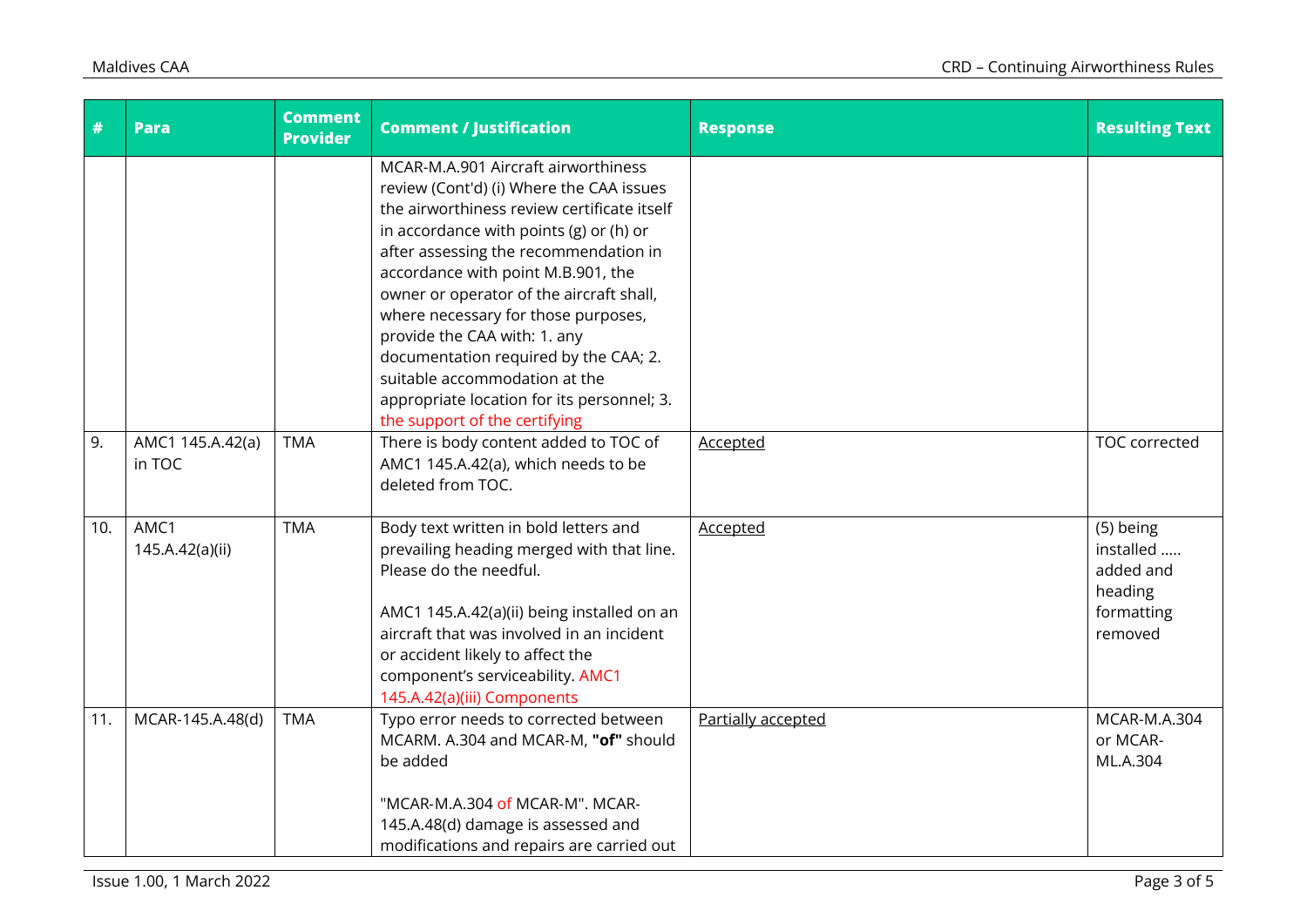| $\overline{\boldsymbol{r}}$ | <b>Para</b>         | <b>Comment</b><br><b>Provider</b> | <b>Comment / Justification</b>                                                                                                                                                                                                                                                                               | <b>Response</b>                                                                       | <b>Resulting Text</b>                                                                                                                 |
|-----------------------------|---------------------|-----------------------------------|--------------------------------------------------------------------------------------------------------------------------------------------------------------------------------------------------------------------------------------------------------------------------------------------------------------|---------------------------------------------------------------------------------------|---------------------------------------------------------------------------------------------------------------------------------------|
|                             |                     |                                   | using data specified in point MCAR-<br>M.A.304 MCAR-M or ML.A.304 of MCAR-<br>ML, as applicable.                                                                                                                                                                                                             |                                                                                       |                                                                                                                                       |
| 12.                         | MCAR-66<br>Foreword | <b>TMA</b>                        | Para 3 "Foreword " of needs to be<br>corrected as "Certifying Staff '.                                                                                                                                                                                                                                       | Accepted                                                                              | MCAR-66<br>Certifying Staff                                                                                                           |
|                             |                     |                                   | Existing aviation requirements in the field<br>of airworthiness as listed in 'MCAR-66<br>Aircraft Maintenance Licencing'  15<br>November 2021."                                                                                                                                                              |                                                                                       |                                                                                                                                       |
| 13.                         | MCAR-<br>66.A.40    | <b>TMA</b>                        | Appendix V is reserved, however the<br>reference given in MCAR.66.A.40, may be<br>removed if not relevant.<br>(b) The holder of an aircraft maintenance<br>licence shall complete the relevant parts<br>of CAA Form19 (see Appendix V) and<br>submit it with the holder's copy of the<br>licence to the CAA. | Not accepted<br>There is a possibility we have to use this Appendix in<br>the future. | No Changes                                                                                                                            |
| 14.                         | M.A.302(i)          |                                   | ICAO finding states that the Maldivian<br>regulation does not require HF principles<br>in AMP.                                                                                                                                                                                                               |                                                                                       | (i) The design<br>and application<br>of the<br>operator's<br>maintenance<br>programme<br>shall observe<br>Human Factors<br>principles |

## **Terminology**

| Accepted           | The CAA agrees with the comment and any proposed amendment is wholly transferred to the revised text                                              |
|--------------------|---------------------------------------------------------------------------------------------------------------------------------------------------|
| Partially accepted | The CAA either agrees partially with the comment, or agrees with it but the proposed amendment is only partially transferred to the revised text. |
| Noted              | The CAA acknowledges the comment but no change to the existing text is considered necessary.                                                      |